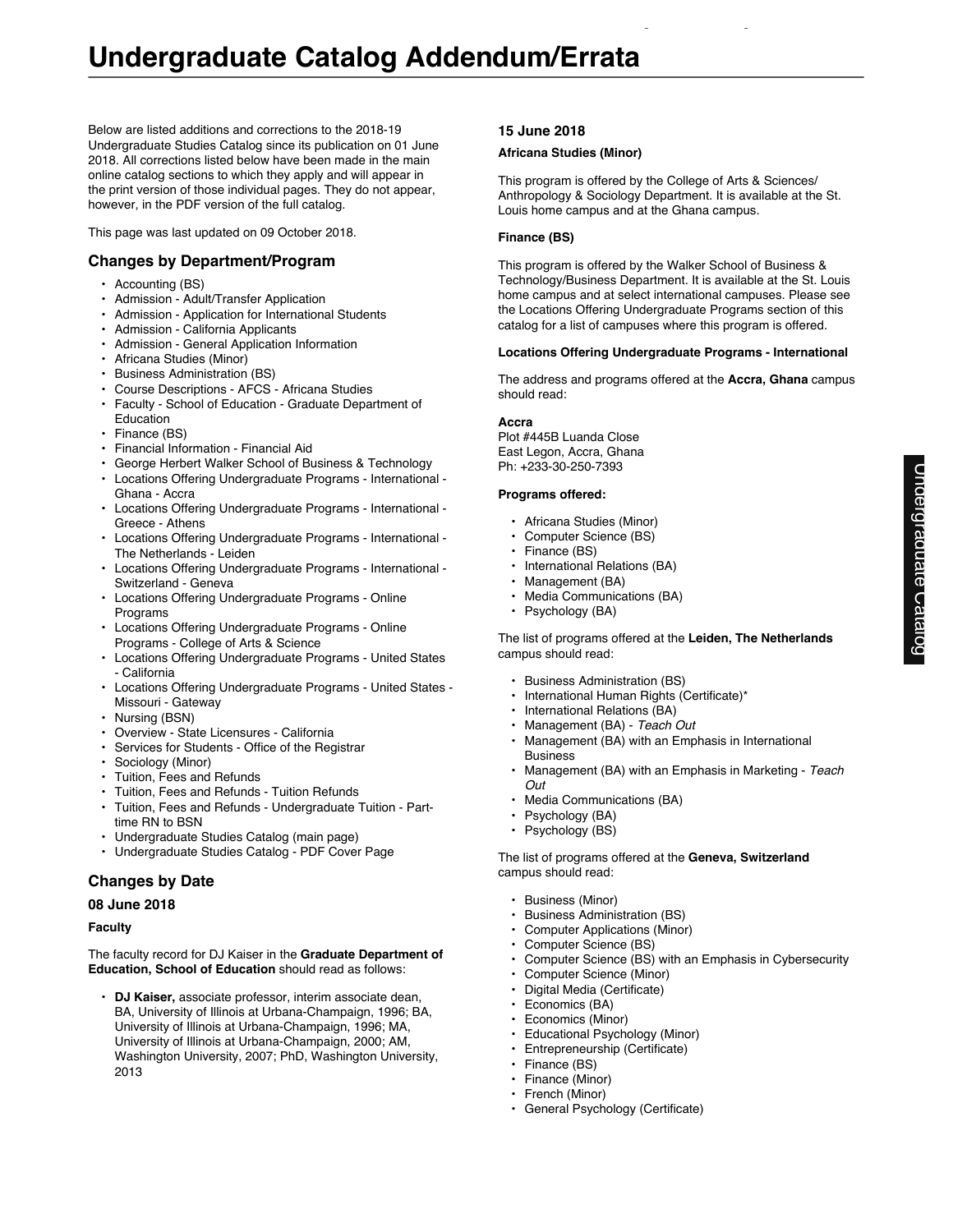# **Undergraduate Catalog Addendum/Errata**

- General Psychology (Minor)
- Health Psychology (Minor)
- History (Minor)
- International Human Rights (Certificate)\*

Undergraduate Catalog Addendum/Errata

- International Human Rights (Minor)
- International Relations (BA)
- International Relations (BA) with an Emphasis in International **Economics**
- International Relations (BA) with an Emphasis in Migration and Refugee Studies
- International Relations (Minor)
- Journalism (Minor)
- Magazine Production (Certificate)
- Management (BA)
- Management (Minor)
- Management (BA) with an Emphasis in Marketing
- Marketing (Certificate)\*
- Media Communications (BA)
- Media Communications (Minor)
- Migration and Refugee Studies (Certificate)\*
- Philosophy (Minor)
- Photography (BA)
- Photography (Minor)
- Photojournalism/Editorial Photography (Certificate)
- Political Science (Minor)
- Psychology (BA)
- Psychology (BA) with an Emphasis in Mental Health
- Psychology (BS)
- Sociology (Minor)
- Website Development (Certificate)\*
- Website Development (Minor)

## **22 June 2018**

## **Locations Offering Undergraduate Programs - International**

The address for the the **Athens, Greece** campus should read:

#### **Athens**

9 Ipitou Street Athens, Greece GR 105 57 Ph: +011 30 211 9905300/9

## **13 July 2018**

## **George Herbert Walker School of Business & Technology**

The Mission, Vision, and Values for the George Herbert Walker School of Business & Technology should read:

## **Mission**

To prepare students for career success in an increasingly globally integrated business and technological economy utilizing a student-centered, real-world approach.

#### **Vision**

To be a leading institution of business and technology education by providing students with the academic and professional preparation needed to achieve upward career mobility.

## **Values**

Respect - A culture of respect facilitates highly positive interactions between and among students, staff, faculty and other stakeholders.

Knowledge - Knowledge allows us all, regardless of the role we serve, to maximize our capacity for achievement.

Potential - Every individual has the potential to succeed.

Diversity and Inclusion - Diversity in all its forms enriches the education experience--both in and out of the classroom.

Global Perspectives - Students with global perspectives will be better prepared to serve the organizations and communities in which they live and work.

#### **Locations Offering Undergraduate Programs - International**

The list of programs offered at the **Geneva, Switzerland** campus should read:

- Business (Minor)
- Business Administration (BS)
- Computer Applications (Minor)
- Computer Science (BS)
- Computer Science (BS) with an Emphasis in Cybersecurity
- Computer Science (Minor)
- Digital Media (Certificate)
- Economics (BA)
- Economics (Minor)
- Educational Psychology (Minor)
- Entrepreneurship (Certificate)\*
- Finance (BS)
- Finance (Minor)
- French (Minor)
- General Psychology (Certificate)
- General Psychology (Minor)
- Health Psychology (Minor)
- History (Minor)
- International Human Rights (Certificate)\*
- International Human Rights (Minor)
- International Relations (BA)
- International Relations (BA) with an Emphasis in International Economics
- International Relations (BA) with an Emphasis in Migration and Refugee Studies
- International Relations (Minor)
- Journalism (Minor)
- Magazine Production (Certificate)
- Management (BA)
- Management (Minor)
- Management (BA) with an Emphasis in Marketing
- Marketing (Certificate)\*
- Media Communications (BA)
- Media Communications (Minor)
- Migration and Refugee Studies (Certificate)\*
- Philosophy (Minor)
- Photography (BA)
- Photography (Minor)
- Photojournalism/Editorial Photography (Certificate)
- Political Science (Minor)
- Psychology (BA)
- Psychology (BA) with an Emphasis in Mental Health
- Psychology (BS)
- Sociology (Minor)
- Website Development (Certificate)\*
- Website Development (Minor)

**Locations Offering Undergraduate Programs - Online Programs**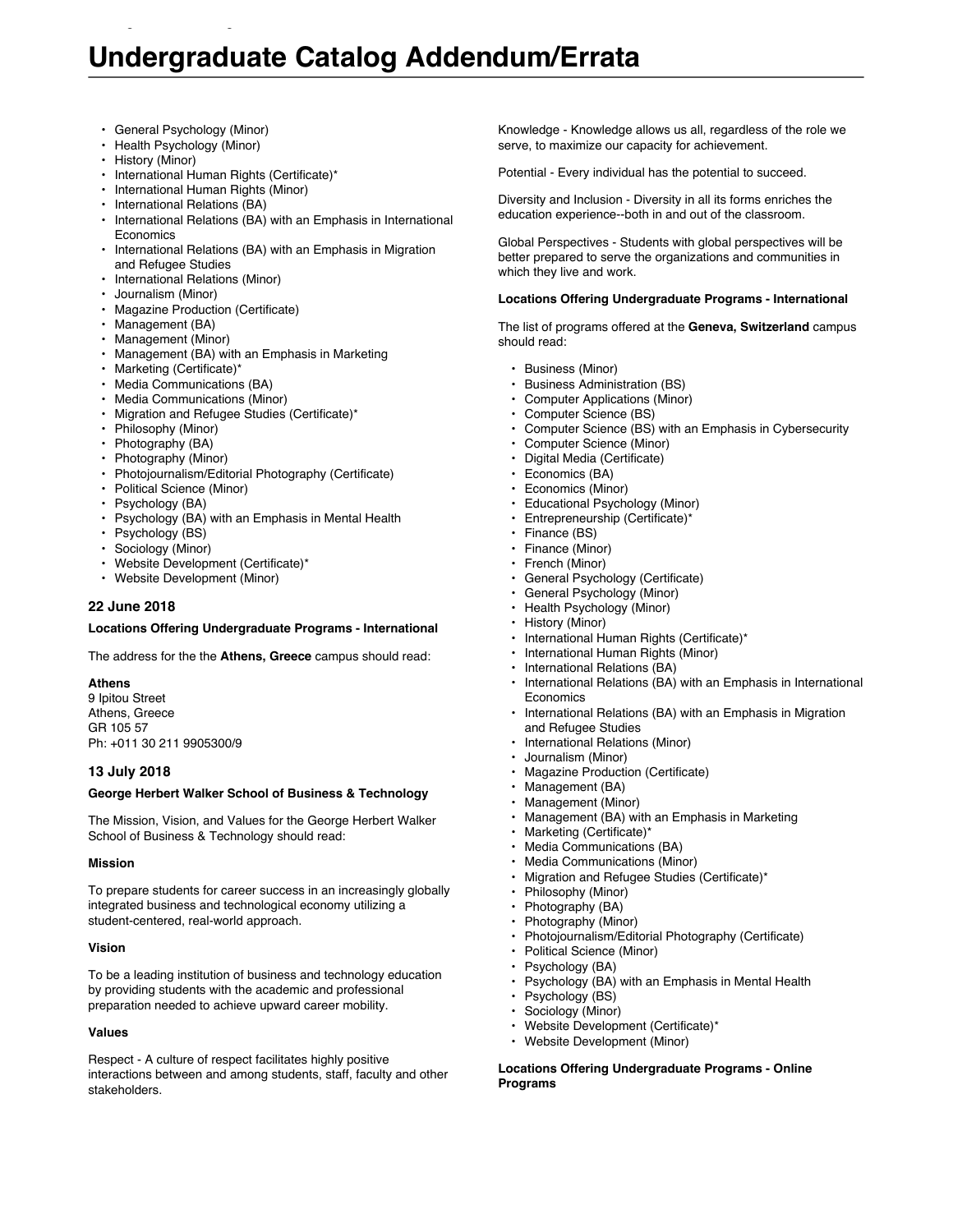The list of programs offered online by the **College of Arts & Sciences** should read:

- Criminology (BA)<br>• General Studies (
- General Studies (BA)
- Religion and Global Society (BA)
- Nursing (RN to BSN) (BSN)†
- Professional Writing (Certificate)\*

#### **Locations Offering Undergraduate Programs - United States**

The list of programs offered at the **Gateway, Missouri** campus should read:

- Business Administration (BS)
- Computer Science (BS) with an Emphasis in Cybersecurity
- Criminology (BA)
- Entrepreneurship (Certificate)\*
- Interactive Digital Media (Certificate)\*
- Legal Studies (BA)
- Management (BA)
- Paralegal Studies (Certificate)\*
- Psychology (BA)
- Speech Communication Studies (BA)

#### **Sociology (Minor)**

This program is offered by the College of Arts & Sciences/ Anthropology & Sociology Department. It is available at the St. Louis home campus and at the Geneva campus.

## **18 July 2018**

#### **Admission - Adult/Transfer Application**

The third bullet under **Additional Application Requirements** should read:

• Military applicants should consult both their Webster University representative and ESO prior to enrollment. Members of the U.S. Army must apply for admission using the GoArmyEd portal. Applications will then be directed to the Office of Admission for entry. All documents required for admission to the degree program will apply. Applicants with prior military experience must submit copies of their service records to be considered for transfer credits. For Air Force servicemen and women, transcripts from the Community College of the Air Force (CCAF) are acceptable. Transcripts from CCAF should be requested and sent to the Webster University Office of Admission. For all other branches of service, the Joint Services Transcript (JST) transcript should be requested and sent to the Office of Admission at transcripts@webster.edu. Students can request the JST by visiting https://jst.doded.mil.

## **23 July 2018**

#### **Admission - California Applicants**

The **Admission** section should include information for **California Applicants**, which should read:

As a prospective student, you are encouraged to review this catalog prior to signing an enrollment agreement. You are also encouraged to review the School Performance Fact Sheet, which must be provided to you prior to signing an enrollment agreement.

#### **Admission - General Application Information**

To better describe the policies covered, the subsection **Readmission** has been renamed to the new title of **Readmission/Break in Enrollment (Leave of Absence)**.

Undergraduate Catalog Addendum/Errata

#### **Business Administration (BS)**

To increase clarity, the footnote for BUSN 3850 should read:

\*\*For St. Louis campus students. International campus students can substitute this course with either:

- CSIS 2500 Introduction to Data Science (3 hours)
- CSIS 1500 Introduction to Business Technologies (3 hours)

## **Course Descriptions - AFCS - Africana Studies**

The course description for **AFCS 1000 Introduction to Africana Studies** should include GCP Coding and should read:

#### **AFCS 1000 Introduction to Africana Studies (3)**

Provides a broad overview of the field of Africana studies -- its unique content, core concepts and perspectives, and some major trends that have shaped and continue to shape the field. This is a survey course designed to introduce students to the field of Africana studies. Its main focus will center on the substantive content of the field, a critical study of Africa and peoples of African origin in Africa and abroad. This focus will include examining the major theoretical, methodological and epistemological questions defining the continued evolution of Africana studies. Both classic and modern studies and texts in the field of Africana studies will be covered in order to give students a grounding in the intellectual history of the field. **GCP Coding**: **(ROC)** (INTC)

#### **Financial Information - Financial Aid**

The following paragraph should be included under **Financial Aid** as the final paragraph:

If a student obtains a loan to pay for an educational program, the student will have to repay the full amount of the loan plus interest. If a student receives federal student financial aid funds, the student is entitled to a refund of the moneys not paid from federal financial aid funds.

#### **Locations Offering Undergraduate Programs - Online Programs**

Prior to listing programs offered, the Online Programs section should read:

Webster University offers students unparalleled opportunities to advance their career with a distinctive blend of classroom and online degree programs.

Students can pursue their degree entirely online, or mix classroom and online courses according to their preferences, interests, and work or family commitment.

Webster University's WorldClassRoom offers courses and programs that students can participate in any time of day or night, from anywhere they have a computer with Internet access, such as work, home, the library, or while traveling.

Online students will be taught under the same rigorous academic standards as our traditional classroom programs, yet, everything needed to earn a degree or just take a course is online and accessible 24 hours a day, 7 days a week during the regular academic term. Due to this dynamic environment, students can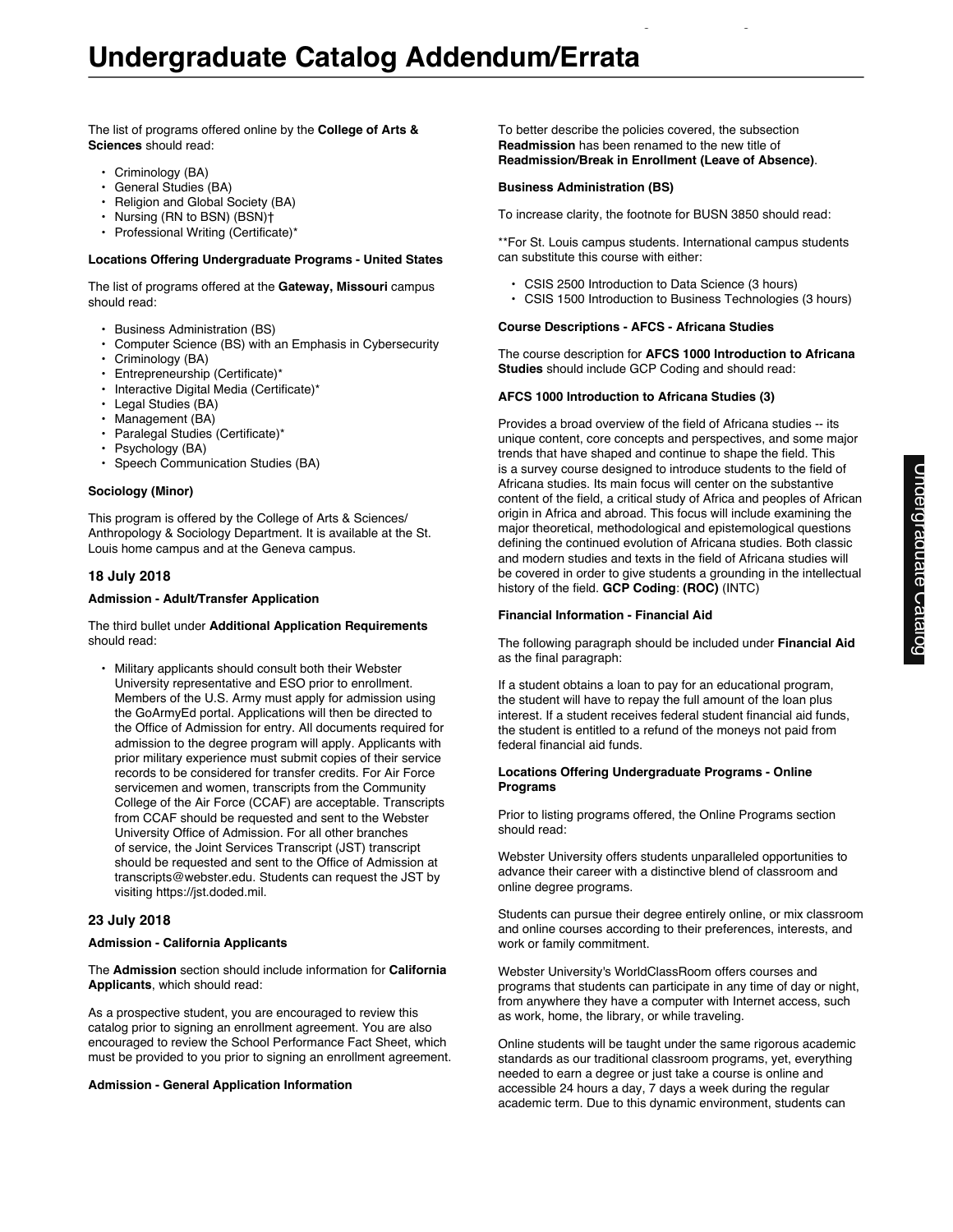expect regular interaction and feedback on work submitted within 7 days.

Undergraduate Catalog Addendum/Errata

WebNet+ is a new online video offering at Webster University, which is available for a limited selection of courses and programs. WebNet+, Webster's Networked course delivery method connects students and faculty in real time to learn, engage and collaborate. This allows Webster students from any location to enroll in one of the selected courses and participate virtually in discussions and activities. WebNet+ courses are synchronous, which means that students are expected to login and participate throughout the entire session through technology such as WebEx or Vidyo as well as WorldClassRoom.

Online programs and courses are continually being developed to serve the needs of Webster students. A list of current online programs can be found at www.webster.edu/online.

#### **Locations Offering Undergraduate Programs - United States - California**

The **Locations Offering Undergraduate Programs** section for **California** should begin with the following statement as the opening paragraph before listing information for each of the individual campuses:

Webster University provides undergraduate level studies at its two locations in the State of California. Both locations have dedicated classrooms, computer labs, student learning spaces and administrative offices. The locations are overseen by directors who can provide detailed campus information at the local level. Webster University does not provide student housing in the State of California, nor does it find or assist a student in finding housing.

#### **Overview - State Licensures - California**

## The **State Licensures** information for **California**should read**:**

The campuses at Irvine and Los Angeles Air Force Base are licensed to operate by the California Bureau for Private Postsecondary Education (BPPE).

"Notice of Student Rights" in California—You may cancel your contract for school, without any penalty or obligations, by the fifth business day following your first class as described in the Notice of Cancellation form that will be given to you. Read the Notice of Cancellation form for any explanation of your cancellation rights and responsibilities. If you have lost your Notice of Cancellation form, ask the school for a sample copy. After the end of the cancellation period, you also have the right to stop school at any time, and you have the right to receive a refund for the part of the course not taken. Your refund rights are described in the contract. If you have lost your contract, ask the school for a description of the refund policy. If the school closes before you graduate, you may be entitled to a refund.

Any questions a student may have regarding this catalog that have not been satisfactorily answered by the institution may be directed to the Bureau for Private Postsecondary Education at 2535 Capitol Oaks Drive, Suite 400, Sacramento, CA 95833, www.bppe.ca.gov, by telephone at 888-370-7589 or by fax at 916-263-1897.

A student or any member of the public may file a complaint about this institution with the Bureau for Private Postsecondary Education by calling 888-370-7589 or by completing a complaint form, which can be obtained on the bureau's internet Web site www.bppe.ca.gov.

The Student Tuition Recovery Fund was established by the California State Legislature to protect any California resident who attends a private postsecondary institution from suffering a loss of prepaid tuition as a result of the school closing. To be eligible for STRF benefits, a student must be a "California resident" and reside in California at the time an enrollment agreement is signed, or upon receipt of coursework materials at a California mailing address from an approved institution offering distance learning instruction.

You must pay the state-imposed assessment for the Student Tuition Recovery Fund (STRF) if all of the following applies to you:

- You are a student in an educational program, who is a California resident, or are enrolled in a residency program, and prepay all or part of your tuition either by cash, guaranteed student loans, or personal loans, and
- Your total charges are not paid by any third-party payer such as an employer, government program or other payer unless you have a separate agreement to repay the third party.

You are not eligible for protection from the STRF and you are not required to pay the STRF assessment, if either of the following applies:

- You are not a California resident, or are not enrolled in a residency program, or
- Your total charges are paid by a third party, such as an employer, government program or other payer, and you have no separate agreement to repay the third party.

The State of California created the Student Tuition Recovery Fund (STRF) to relieve or mitigate economic losses suffered by students in educational programs who are California residents, or are enrolled in a residency programs attending certain schools regulated by the Bureau for Private Postsecondary and Vocational Education.

You may be eligible for STRF if you are a California resident or are enrolled in a residency program, prepaid tuition, paid the STRF assessment, and suffered an economic loss as a result of any of the following:

- The school closed before the course of instruction was completed.
- The school's failure to pay refunds or charges on behalf of a student to a third party for license fees or any other purpose, or to provide equipment or materials for which a charge was collected within 180 days before the closure of the school.
- The school's failure to pay or reimburse loan proceeds under a federally guaranteed student loan program as required by law or to pay or reimburse proceeds received by the school prior to closure in excess of tuition and other costs.
- There was a material failure to comply with the Act or this Division within 30 days before the school closed or, if the material failure began earlier than 30 days prior to closure, the period determined by the Bureau.
- An inability after diligent efforts to prosecute, prove, and collect on a judgment against the institution for a violation of the Act.

## NOTICE CONCERNING TRANSFERABILITY OF CREDITS AND CREDENTIALS EARNED AT OUR INSTITUTION

The transferability of credits you earn at Webster University is at the complete discretion of an institution to which you may seek to transfer. Acceptance of the degree you earn in the BA in management is also at the complete discretion of the institution to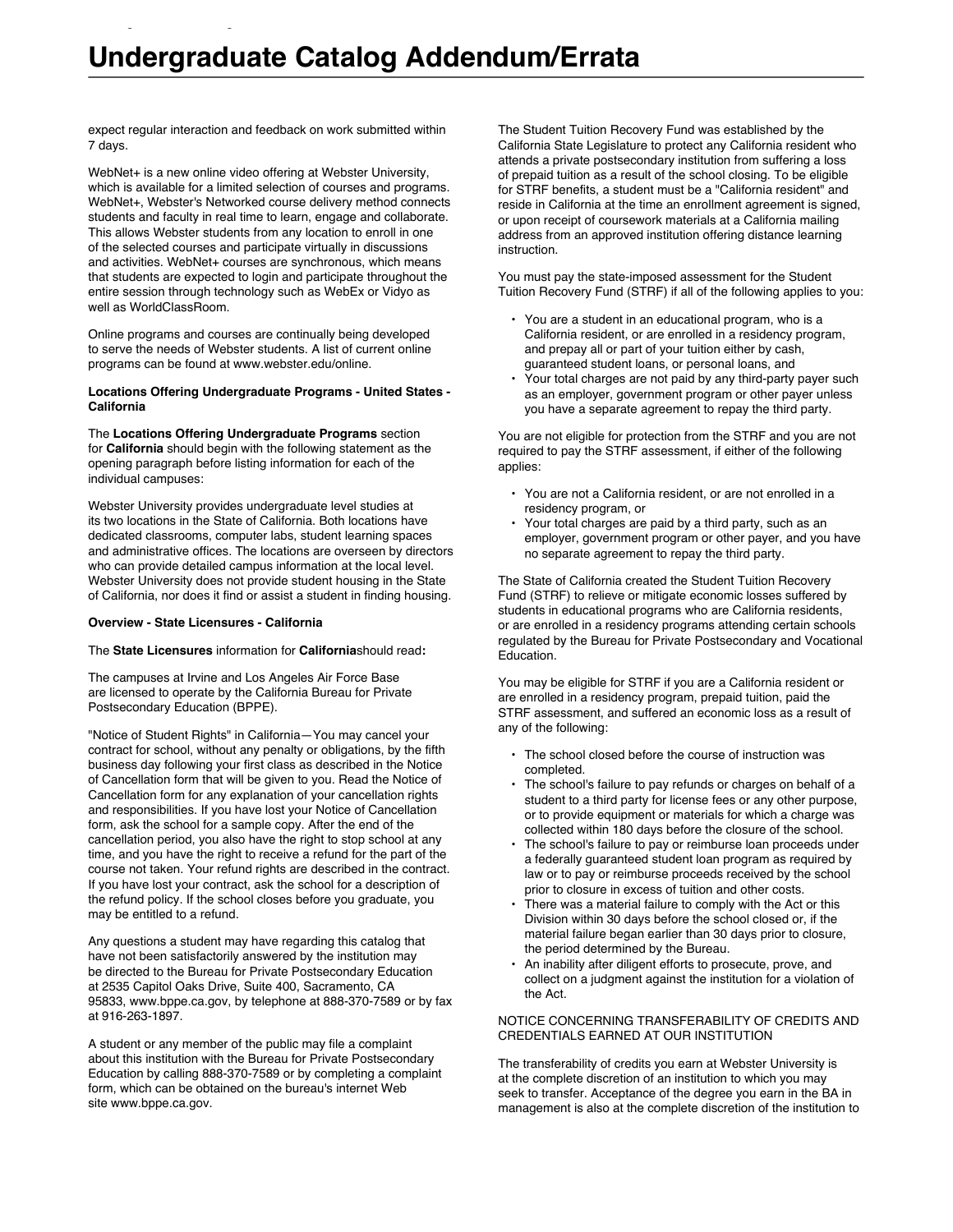which you may seek to transfer. If the credits or degree that you earn at this institution are not accepted at the institution to which you seek to transfer, you may be required to repeat some of all of your coursework at that institution. For this reason you should make certain that your attendance at this institution will meet your educational goals. This may include contacting an institution to which you may seek to transfer after attending Webster University to determine if your credits or degree will transfer.

For more information on the transferability of credits into Webster University, please refer to the Transfer Credit policies, found within the Academic Policies section of this catalog.

## **Services for Students - Office of the Registrar**

The section on the **Office of the Registrar** should read:

The **Office of the Registrar** submits loan deferments to lenders; certifies degree audits; sends letters of good standing; does enrollment verifications, degree verifications and transfer credit evaluations; processes transcript requests; works with GoArmyEd; registers students; and processes adds, drops and withdrawals.

Webster University maintains students' records that show all course activity throughout the tenure of each student. Records will show recorded grades as well as incomplete or withdrawn classes. In addition, the GPA is also included on the transcript. The university stores student records electronically. Student permanent files are also imaged and stored electronically. Student records are released to third parties only by written consent from the student or per a court-ordered subpoena. Such requests must carry the student's signature.

Access to student records is limited to authorized users of the student information system. Users must have been granted a username and password to access the system. Users are trained in student confidentially and privacy laws such as the Family Educational Rights and Privacy Act (FERPA). Some of the records maintained in the student information system include student name, ID number, address, telephone number, date of birth, courses taken, grades earned, degrees earned and much more.

## **Tuition, Fees and Refunds**

The opening statement under **Tuition, Fees and Refunds** should read:

The tuition rates listed below are for the 2018-2019 academic year and are subject to change. Due to different degree completion lengths, students requiring a schedule of total charges for a period of attendance and an estimated schedule of total charges (institutional and noninstitutional) for their educational program may request an individualized report through the Office of Admission during their admission process.

#### **Undergraduate Studies Catalog (main page)**

The following statement on the main page of the **Undergraduate Studies Catalog** should read:

Webster University works with an independent certified public accountant to assure that there is sufficient funding through a tuition guaranty bond. A copy of the bond document can be requested by mail addressed to Webster University, Office of Academic Affairs, 470 E. Lockwood Ave., St. Louis, MO 63119. Webster University has no pending petition in bankruptcy, is not operating as a debtor in possession nor has filed any petitions within the last five years.

#### **Undergraduate Studies Catalog - PDF Cover Page**

The **Undergraduate Studies Catalog - PDF Cover Page** has been updated to include the following information:

Undergraduate Catalog Addendum/Errata

Effective 1 June 2018 through 31 May 2019

The cover page can be viewed at http://www.webster.edu/catalog/ documents/ug-title-page-1819-updated.pdf.

## **27 July 2018**

#### **Accounting (BS)**

This program is offered by the Walker School of Business & Technology/Business Department. It available at the St. Louis home campus and at the Athens campus.

#### **Locations Offering Undergraduate Programs - International**

The programs offered at the **Athens, Greece** campus should read:

- Accounting (BS)
- Business Administration (BS)
- Computer Science (BS)
- Economics (BA)
- English (BA) with an Emphasis in Literature, Society and Politics
- Finance (BS)
- General Psychology (Minor)
- International Relations (BA)
- Management (BA)
- Management (BA) with an Emphasis in Human Resources Management
- Management (BA) with an Emphasis in International Business
- Management (BA) with an Emphasis in Marketing
- Media Communications (BA)
- Political Science (BA)
- Psychology (BA)
- Psychology (BS)

## **Political Science (BA)**

This program is offered by the College of Arts & Sciences/History, Politics, and International Relations Department. It is available at the St. Louis home campus and at the Athens campus.

#### **Tuition, Fees and Refunds - Undergraduate Tuition**

The **Part-time RN to BSN Undergraduate Tuition** rates should read:

| Full-time undergraduate<br>tuition<br>(Except for Conservatory<br>students)<br>Per academic year | \$27,700          |
|--------------------------------------------------------------------------------------------------|-------------------|
| Conservatory full-time<br>undergraduate tuition<br>Per academic year                             | \$32,100          |
| Cost for students who enroll<br>in more than 18 hours in one<br>semester                         | \$710/credit hour |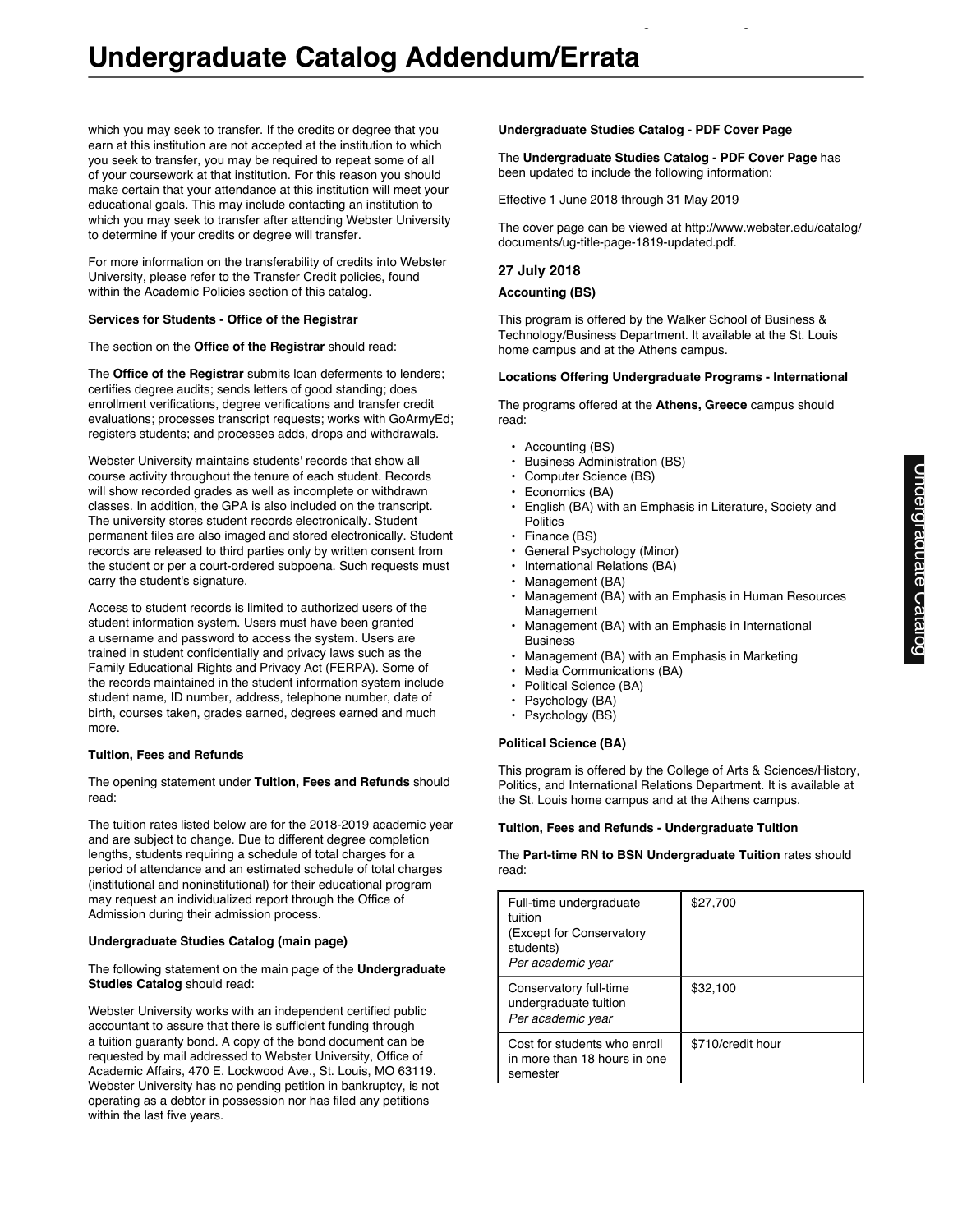| This rate applies only to the<br>additional credit hours above<br>18                                                                                |                   |  |  |  |
|-----------------------------------------------------------------------------------------------------------------------------------------------------|-------------------|--|--|--|
| Part-time RN to BSN<br>undergraduate tuition*<br>(St. Louis home campus and<br>online only)<br>Effective Fall 2018                                  | \$350/credit hour |  |  |  |
| Part-time undergraduate<br>tuition<br>(Gateway, Westport,<br>WingHaven and St. Louis<br>home campus only)                                           | \$710/credit hour |  |  |  |
| Part-time undergraduate<br>tuition<br>(Metropolitan campuses,<br>excluding California)                                                              | \$490/credit hour |  |  |  |
| Part-time undergraduate<br>tuition<br>(California metropolitan<br>campuses only)                                                                    | \$555/credit hour |  |  |  |
| English as a Second<br>Language (ESL) classes                                                                                                       | \$580/credit hour |  |  |  |
| Online courses                                                                                                                                      | \$710/credit hour |  |  |  |
| *The RN to BSN program is excluded from both the corporate<br>partner tuition rate program (CPTR) and corporate partner<br>cohort discount pricing. |                   |  |  |  |

Undergraduate Catalog Addendum/Errata

# **31 August 2018**

## **Nursing (BSN)**

The required courses for the **nursing (BSN)** should read:

- NURS 3010 Concepts of Professional Nursing (3 hours)
- NURS 3020 Lifespan Health Assessment for RNs (3 hours)
- NURS 3270 Evidence-Based Practice for Nurses (3 hours)
- NURS 3410 Health Promotion and Education (3 hours)
- NURS 4110 Interprofessional Collaboration (3 hours)
- NURS 4240 Organizational and Systems Leadership (3 hours)
- NURS 4250 Population Health: Clinical Prevention with Families and Communities (3 hours)
- NURS 4410 Health Care Policy, Finance, and Regulatory Environments (3 hours)
- NURS 4800 Capstone Portfolio (1 hour)
- Global Keystone Seminar (3 hours)

## **09 October 2018**

## **Admission - Application for International Students**

The information on applying for a visa under the **Additional Documentation** header should read**:**

• **Applying for a visa**: Students requiring a visa to study in the country in which their campus is located will be required to provide additional documentation for the visa process. Visa documentation requirements can vary at international campus locations depending upon the applicant's citizenship status and/or country of origin at the time of acceptance to

the University. Applicants should check with the campus they plan to attend for specifics. Students are responsible for applying and obtaining their visa. The University will provide support and guidance during the process and will notify applicants if additional documentation is required to complete the application file. Upon receipt, the University can vouch for student status and any associated charges.

## **Admission - California Applicants**

#### The **California Applicants** section should read**:**

As a prospective student, you are encouraged to review this catalog prior to signing an enrollment agreement. You are also encouraged to review the School Performance Fact Sheet, which must be provided to you prior to signing an enrollment agreement. California Education Code (CEC) §94811 defines an ability-tobenefit (ATB) student as a student who does not have a certificate of graduation from a school providing secondary education, or a recognized equivalent of that certificate. Webster University does not serve this category of student.

## **Financial Information - Financial Aid**

The final paragraph under **Financial Aid** should read:

If a student obtains a loan to pay for an educational program, the student will have the responsibility to repay the full amount of the loan plus interest, less the amount of any refund. If the student has received federal student financial aid funds, the student is entitled to a refund of the moneys not paid from federal student financial aid funds.

#### **Locations Offering Undergraduate Programs - United States**

#### The **Locations Offering Undergraduate Programs** section for **Florida** opening statement should read:

Webster University provides graduate level studies at its two locations in the State of California. Both locations have dedicated classrooms, computer labs, student learning spaces and administrative offices. The locations are overseen by directors who can provide detailed campus information at the local level. Webster University does not have dormitory facilities under its control and we do not provide assistance to the student in finding housing. The availability of housing near the institution is favorable with the average cost of a home in the area at around \$715,000 and rent for a 1-bedroom apartment at approximately \$1,800 per month.

## **Overview - State Licensures - California**

#### The **State Licensures** information for **California** should read**:**

Webster University is a private institution approved to operate by the California Bureau for Private Postsecondary Education, with campuses at Irvine and Los Angeles Air Force Base. Approval to operate means the institution is compliant with the minimum standards contained in the California Private Postsecondary Education Act of 2009 (as amended) and Division 7.5 of Title 5 of the California Code of Regulations. All programs offered at these campuses are instructed in English.

"Notice of Student Rights" in California—You have the right to cancel your agreement for a program of instruction, without any penalty or obligations, through attendance at the first class session or the seventh calendar day after enrollment, whichever is later, as described in the Notice of Cancellation form that will be given to you. After the end of the cancelation period, you also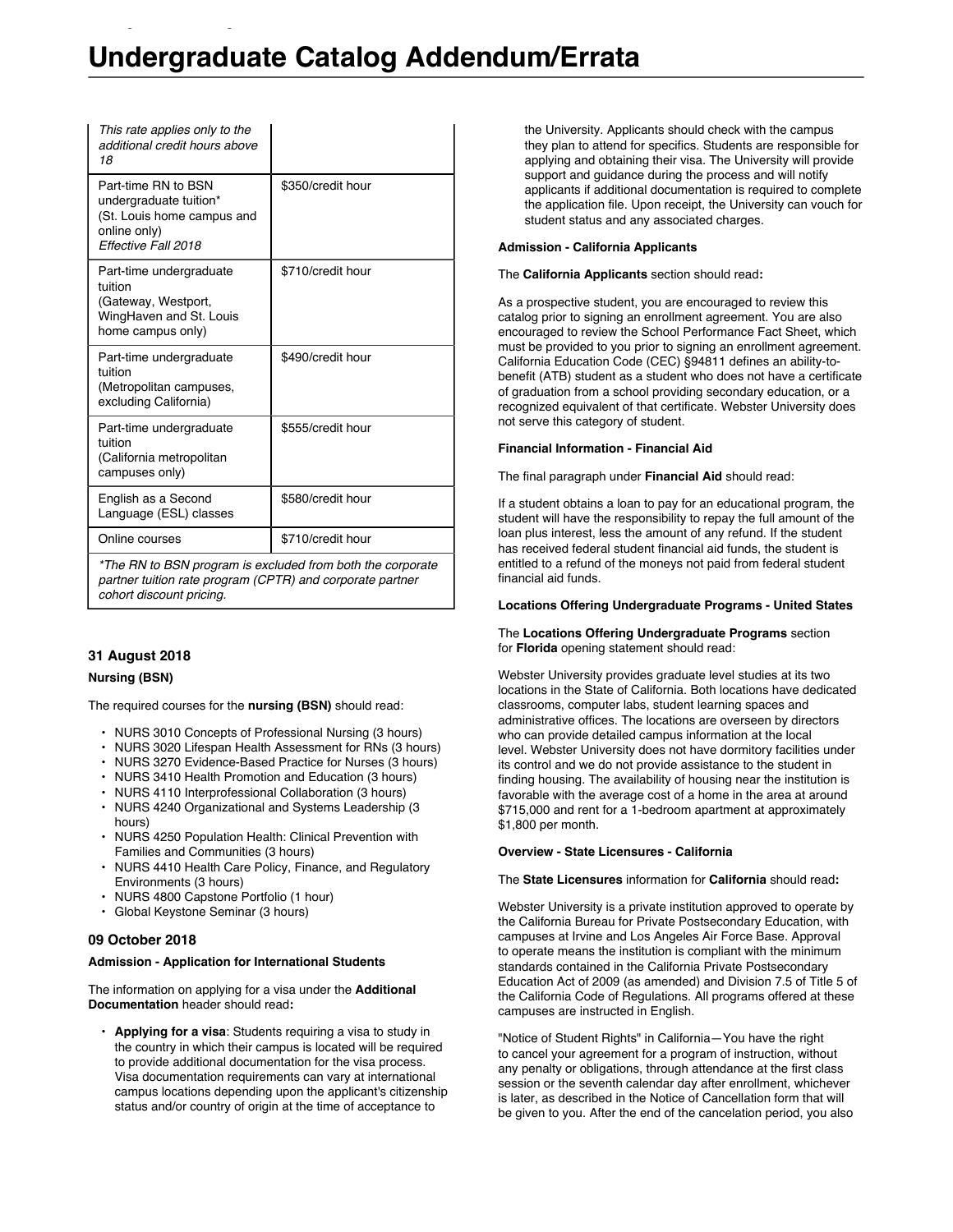have the right to receive a pro rata refund if you have completed 60 percent or less of the scheduled days in the current program period in your program through the last day of attendance. Read the Notice of Cancellation form for any explanation of your cancellation rights and responsibilities. If you have lost your Notice of Cancellation form, ask the school for a sample copy. After the end of the cancellation period, you also have the right to stop school at any time, and you have the right to receive a refund for the part of the course not taken. Your refund rights are described in the contract. If you have lost your contract, ask the school for a description of the refund policy. If the school closes before you graduate, you may be entitled to a refund.

Any questions a student may have regarding this catalog that have not been satisfactorily answered by the institution may be directed to the Bureau for Private Postsecondary Education at 2535 Capitol Oaks Drive, Suite 400, Sacramento, CA 95833, www.bppe.ca.gov, by telephone at 888-370-7589 or by fax at 916-263-1897.

A student or any member of the public may file a complaint about this institution with the Bureau for Private Postsecondary Education by calling 888-370-7589 or by completing a complaint form, which can be obtained on the bureau's internet Web site www.bppe.ca.gov. While students are encouraged to use Webster University internal complaint processes first for grievances, it is not required and students may contact the Bureau at any time.

The State of California established the Student Tuition Recovery Fund (STRF) to relieve or mitigate economic loss suffered by a student in an educational program at a qualifying institution, who is or was a California resident while enrolled, or was enrolled in a residency program, if the student enrolled in the institution, prepaid tuition, and suffered an economic loss. Unless relieved of the obligation to do so, you must pay the state-imposed assessment for the STRF, or it must be paid on your behalf, if you are a student in an educational program, who is a California resident, or are enrolled in a residency program, and prepay all or part of your tuition.

You are not eligible for protection from the STRF and you are not required to pay the STRF assessment if you are not a California resident or are not enrolled in a residency program.

It is important that you keep copies of your enrollment agreement, financial aid documents, receipts, or any other information that document the amount paid to the school. Questions regarding the STRF may be directed to the Bureau for Private Postsecondary Education, 2535 Capitol Oaks Drive, Suite 400, Sacramento, CA 95833, 916-431-6959 or 888-370-7589.

To be eligible for STRF, you must be a California resident or are enrolled in a residency program, prepaid tuition, paid or deemed to have paid the STRF assessment, and suffered an economic loss as a result of any of the following:

- 1. The institution, a location of the institution, or an educational program offered by the institution was closed or discontinued, and you did not choose to participate in a teach-out plan approved by the Bureau or did not complete a chosen teach-out plan approved by the Bureau.
- 2. You were enrolled at an institution or a location of the institution within the 120 day period before the closure of the institution or location of the institution, or were enrolled in an educational program within the 120 day period before the program was discontinued.

3. You were enrolled at an institution or a location of the institution more than 120 days before the closure of the institution or location of the institution, in an educational program offered by the institution as to which the Bureau determined there was a significant decline in the quality or value of the program more than 120 days before closure.

Undergraduate Catalog Addendum/Errata

- 4. The institution has been ordered to pay a refund by the Bureau but has failed to do so.
- 5. The institution has failed to pay or reimburse loan proceeds under a federal student loan program as required by law, or has failed to pay or reimburse proceeds received by the institution in excess of tuition and other costs.
- 6. You have been awarded restitution, a refund, or other monetary award by an arbitrator or court, based on a violation of this chapter by an institution or representative of an institution, but have been unable to collect the award from the institution.
- 7. You sought legal counsel that resulted in the cancellation of one or more of your student loans and have an invoice for services rendered and evidence of the cancellation of the student loan or loans.

To qualify for STRF reimbursement, the application must be received within four (4) years from the date of the action or event that made the student eligible for recovery from STRF.

A student whose loan is revived by a loan holder or debt collector after a period of non-collection may, at any time, file a written application for recovery from STRF for the debt that would have otherwise been eligible for recovery. If it has been more than four (4) years since the action or event that made the student eligible, the student must have filed a written application for recovery within the original four (4) year period, unless the period has been extended by another act of law.

However, no claim can be paid to any student without a social security number or taxpayer identification number.

## NOTICE CONCERNING TRANSFERABILITY OF CREDITS AND CREDENTIALS EARNED AT OUR INSTITUTION

The transferability of credits you earn at Webster University is at the complete discretion of an institution to which you may seek to transfer. Acceptance of the degree you earn in the BA in management is also at the complete discretion of the institution to which you may seek to transfer. If the credits or degree that you earn at this institution are not accepted at the institution to which you seek to transfer, you may be required to repeat some of all of your coursework at that institution. For this reason you should make certain that your attendance at this institution will meet your educational goals. This may include contacting an institution to which you may seek to transfer after attending Webster University to determine if your credits or degree will transfer.

For more information on the transferability of credits into Webster University, please refer to the Transfer Credit policies, found within the Academic Policies section of this catalog.

## **Services for Students - Office of the Registrar**

## The second paragraph of the **Office of Registrar** section should read**:**

Webster University maintains permanent student records and transcripts that show all course activity throughout the tenure of each student, to include completed degrees and certificates. Records will show recorded grades as well as incomplete or withdrawn classes. In addition, the GPA is also included on the